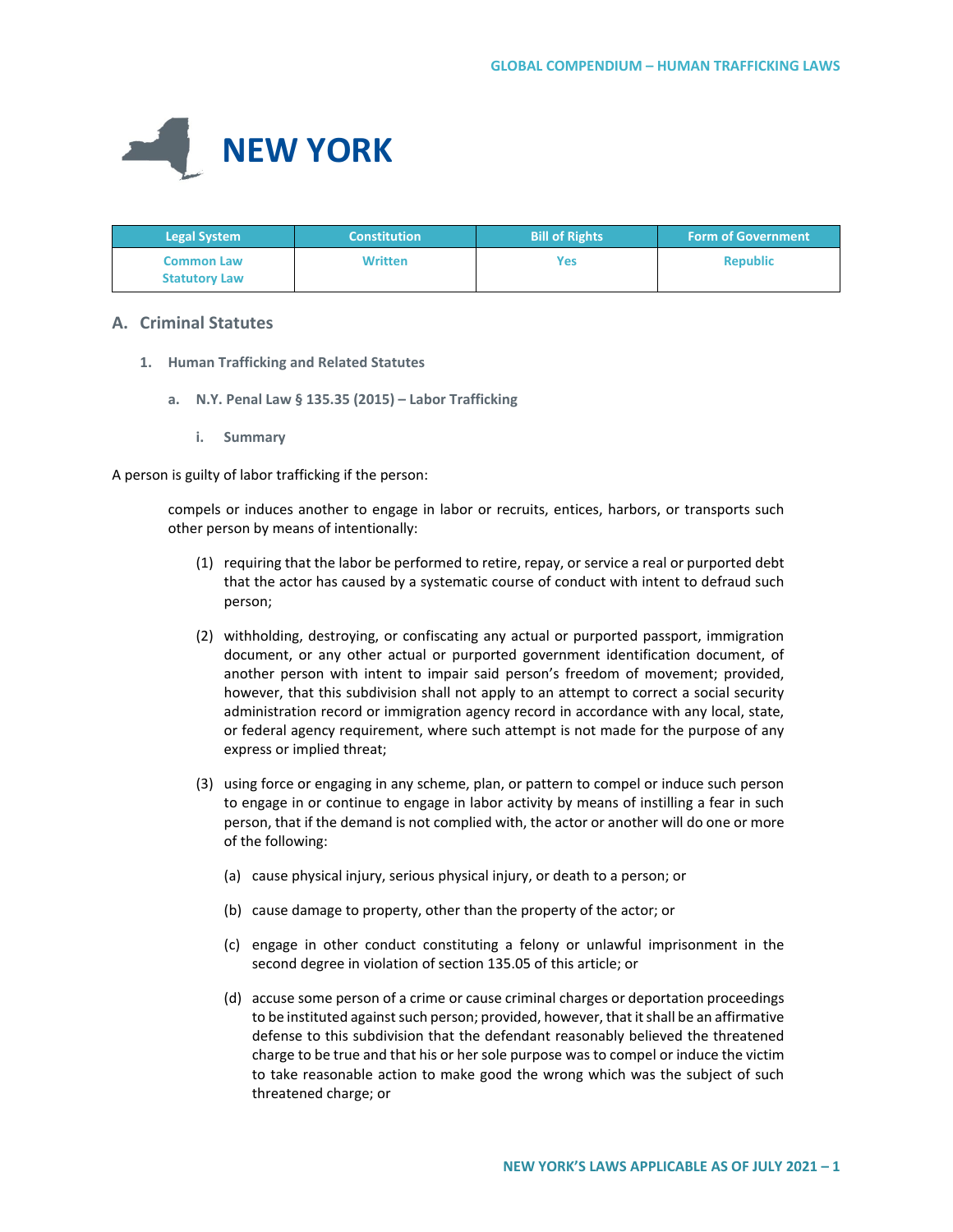- (e) expose a secret or publicize an asserted fact, whether true or false, tending to subject some person to hatred, contempt, or ridicule; or
- (f) testify or provide information or withhold testimony or information with respect to another's legal claim or defense; or
- (g) use or abuse his or her position as a public servant by performing some act within or related to his or her official duties, or by failing or refusing to perform an official duty, in such manner as to affect some person adversely.

N.Y. Penal Law § 135.35.

**ii. Sentencing** 

"Labor trafficking is a Class D felony." N.Y. Penal Law § 135.35. The maximum possible sentence is imprisonment for seven years. N.Y. Penal Law § 70.00(3)(c).

In addition to any other penalty, the court may require restitution or reparation to the victim as part of the sentence. N.Y. Penal Law § 60.27(1).

**iii. Statute of Limitations**

The statute of limitations for a prosecution for labor trafficking is five years. N.Y. Crim. Proc. Law § 30.10(2)(b).

**b. N.Y. Penal Law § 135.36 (2015) – Labor Trafficking Accomplice Liability**

"In a prosecution for labor trafficking, a person who has been compelled, induced, recruited, enticed, harbored, or transported to engage in labor shall not be deemed to be an accomplice." N.Y. Penal Law § 135.36.

- **c. N.Y. Penal Law § 135.37 (2016) – Aggravated Labor Trafficking**
	- **i. Summary**

"A person is guilty of aggravated labor trafficking if he or she compels or induces another to engage in labor or recruits, entices, harbors, or transports such other person to engage in labor by means of intentionally unlawfully providing a controlled substance to such person with intent to impair said person's judgment." N.Y. Penal Law § 135.37.

**ii. Sentencing**

"Aggravated labor trafficking is a Class C felony." N.Y. Penal Law § 135.37. The maximum possible sentence is imprisonment for 15 years. N.Y. Penal Law § 70.00(2)(c).

In addition to any other penalty, the court may require restitution or reparation to the victim as part of the sentence. N.Y. Penal Law § 60.27(1).

**iii. Statute of Limitations**

The statute of limitations for a prosecution for aggravated labor trafficking is five years. N.Y. Crim. Proc. Law § 30.10(2)(b).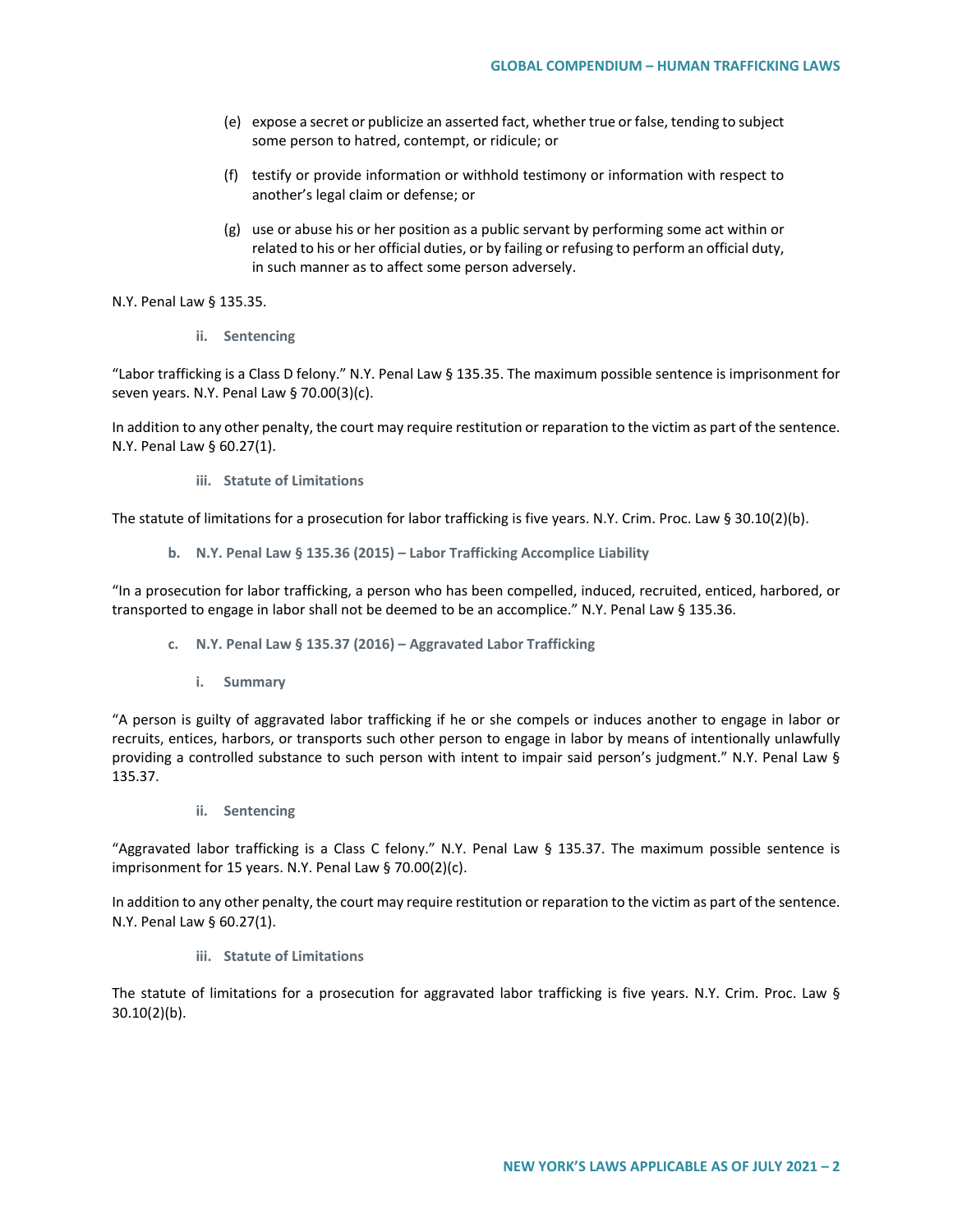- **d. N.Y. Penal Law § 230.34 (2015) – Sex Trafficking** 
	- **i. Summary**

A person is guilty of sex trafficking if the person:

intentionally advances or profits from prostitution by:

- (1) unlawfully providing to a person who is patronized, with intent to impair said person's judgment:
	- (a) a narcotic drug or a narcotic preparation;
	- (b) concentrated cannabis as defined in paragraph (a) of subdivision four of section 3302 of the public health law;
	- (c) methadone; or
	- (d) gamma-hydroxybutyrate (GHB) or flunitrazepan, also known as Rohypnol;
- (2) making material false statements, misstatements, or omissions to induce or maintain the person being patronized to engage in or continue to engage in prostitution activity;
- (3) withholding, destroying, or confiscating any actual or purported passport, immigration document, or any other actual or purported government identification document of another person with intent to impair said person's freedom of movement; provided, however, that this subdivision shall not apply to an attempt to correct a social security administration record or immigration agency record in accordance with any local, state, or federal agency requirement, where such attempt is not made for the purpose of any express or implied threat;
- (4) requiring that prostitution be performed to retire, repay, or service a real or purported debt;
- (5) using force or engaging in any scheme, plan, or pattern to compel or induce the person being patronized to engage in or continue to engage in prostitution activity by means of instilling a fear in the person being patronized that, if the demand is not complied with, the actor or another will do one or more of the following:
	- (a) cause physical injury, serious physical injury, or death to a person; or
	- (b) cause damage to property, other than property of the actor; or
	- (c) engage in other conduct constituting a felony or unlawful imprisonment in the second degree in violation of section 135.05 of this chapter; or
	- (d) accuse some person of a crime or cause criminal charges or deportation proceedings to be instituted against some person; provided, however, that it shall be an affirmative defense to this subdivision that the defendant reasonably believed the threatened charge to be true and that his or her sole purpose was to compel or induce the victim to take reasonable action to make good the wrong which was the subject of such threatened charge; or
	- (e) expose a secret or publicize an asserted fact, whether true or false, tending to subject some person to hatred, contempt, or ridicule; or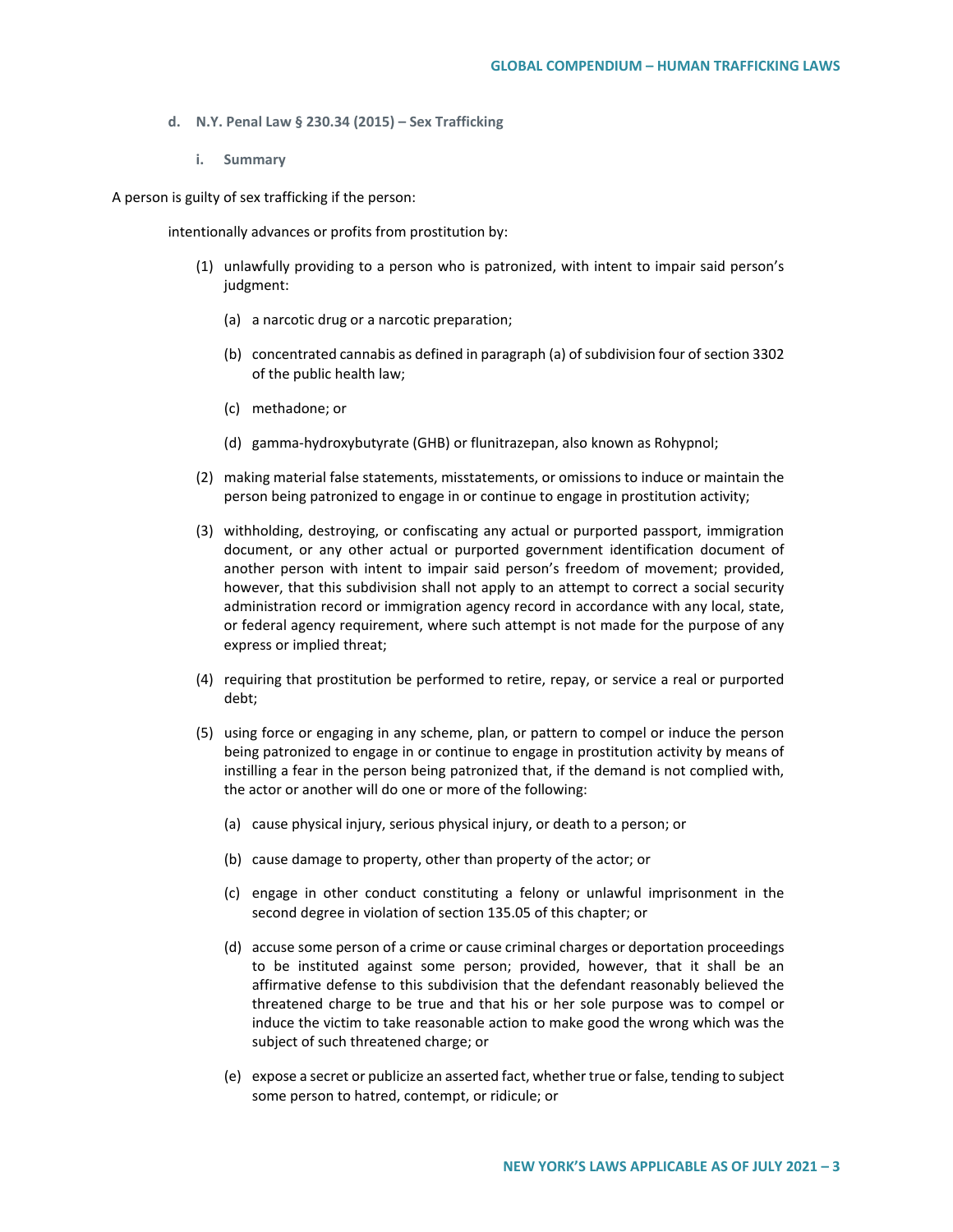- (f) testify or provide information or withhold testimony or information with respect to another's legal claim or defense; or
- (g) use or abuse his or her position as a public servant by performing some act within or related to his or her official duties, or by failing or refusing to perform an official duty, in such manner as to affect some person adversely; or
- (h) perform any other act which would not in itself materially benefit the actor but which is calculated to harm the person who is patronized materially with respect to his or her health, safety, or immigration status.

N.Y. Penal Law § 230.34.

**ii. Sentencing**

"Sex trafficking is a Class B felony." N.Y. Penal Law § 230.34. The maximum possible sentence is 25 years. N.Y. Penal Law § 70.00(2)(b).

In addition to any other penalty, the court may require restitution or reparation to the victim as part of the sentence. N.Y. Penal Law § 60.27(1).

**iii. Statute of Limitations**

A Class B felony has a statute of limitations of five years. N.Y. Penal Law § 30.10(2)(b).

- **e. N.Y. Penal Law § 230.34-A (2018) – Sex Trafficking of a Child**
	- **i. Summary**

A person is guilty of sex trafficking of a child when the person "being twenty-one years old or more, intentionally advances or profits from prostitution of another person and such person is a child less than eighteen years old." N.Y. Penal Law § 230.34-A(1).

The defendant's knowledge of the child's age is not an element of the offense. It is not a defense that the defendant did not know the age of the child or believed the child to be 18 or older. N.Y. Penal Law § 230.34-A(1).

"A person 'advances prostitution' when, acting other than as a person in prostitution or as a patron thereof, and with intent to cause prostitution, he or she directly engages in conduct that facilitates an act or enterprise of prostitution." N.Y. Penal Law § 230.34-A(2)(a).

A person "profits from prostitution" when, acting other than as a person in prostitution receiving compensation for personally rendered prostitution services, and with intent to facilitate prostitution, he or she accepts or receives money or other property pursuant to an agreement or understanding with any person where he or she participates in the proceeds of prostitution activity.

N.Y. Penal Law § 230.34-A(2)(b).

**ii. Sentencing**

Sex trafficking of a child is a Class B felony. N.Y. Penal Law § 230.34-A. The maximum possible sentence is imprisonment for 25 years. N.Y. Penal Law § 70.00(2)(b).

In addition to any other penalty, the court may require restitution or reparation to the victim as part of the sentence. N.Y. Penal Law § 60.27(1).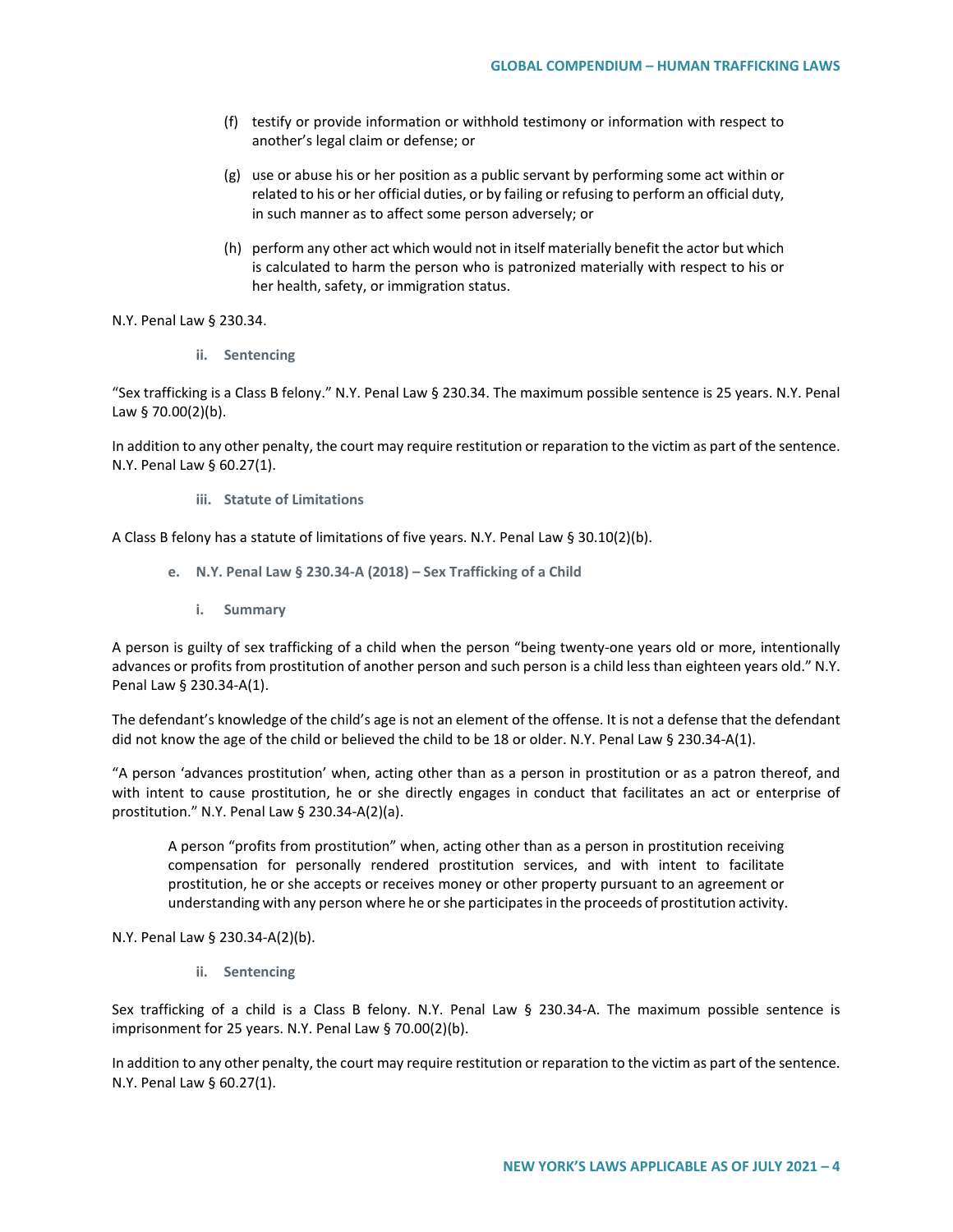**iii. Statute of Limitations**

A Class B felony has a statute of limitations of five years. N.Y. Penal Law § 30.10(2)(b).

**f. N.Y. Penal Law § 230.36 (2015) – Sex Trafficking Accomplice Liability** 

"In a prosecution for sex trafficking, a person from whose prostitution activity another person is alleged to have advanced or attempted to advance or profited or attempted to profit shall not be deemed to be an accomplice." N.Y. Penal Law § 230.36.

**g. N.Y. Penal Law § 230.01 (2018) – Affirmative Defense**

In any prosecution under section 230.00, section 230.03, section 230.19, 230.20, subdivision 2 of section 230.25, subdivision 2 of section 230.30 or section 230.34-a of this article, it is an affirmative defense that the defendant's participation in the offense was a result of having been a victim of compelling prostitution under section 230.33, a victim of sex trafficking under section 230.34 of this article, a victim of sex trafficking of a child under section 230.34-a of this article or a victim of trafficking in persons under the [federal] trafficking victims protection act (United States Code, Title 22, Chapter 78).

N.Y. Penal Law § 230.01.

**h. N.Y. Crim. Pro. Law § 440.10 (2021) – Motion to Vacate Judgment**

A defendant may file a motion to vacate a judgment if:

[t]he judgment is a conviction where the defendant's participation in the offense was a result of having been a victim of sex trafficking under N.Y. Penal Law section 230.34, sex trafficking of a child under section 230.34-a, labor trafficking under section 135.35, aggravated labor trafficking under section 135.37, compelling prostitution under section 230.33, or trafficking in persons under the federal Trafficking Victims Protection Act (United States Code, title 22, chapter 78).

N.Y. Crim. Pro. Law § 440.10(h)(i).

**i. N.Y. Fam. Ct. Act § 311.4 (2010) – Presumption for Juveniles in Arrest for Prostitution** 

In a juvenile court proceeding based upon an arrest for prostitution, the respondent is presumed to be a victim of a severe form of trafficking as defined in 18 U.S.C. § 7105 (federal Trafficking Victims Protection Act). N.Y. Fam. Ct. Act § 311.4(3).

**j. N.Y. Penal Law § 460.20 (2018) – Racketeering**

New York's racketeering statute includes labor trafficking, sex trafficking, and sex trafficking of a child among its predicate acts. N.Y. Penal Law § 460.10(1)(a).

- **2. Online Child Sexual Exploitation and Child Pornography Offenses**
- N.Y. Penal Law § 235.22 Disseminating Indecent Material to Minors in the First Degree
- N.Y. Penal Law § 263.05 Use of a Child in Sexual Performance
- N.Y. Penal Law § 263.10 Promoting an Obscene Sexual Performance by a Child
- N.Y. Penal Law § 263.11 Possessing an Obscene Sexual Performance by a Child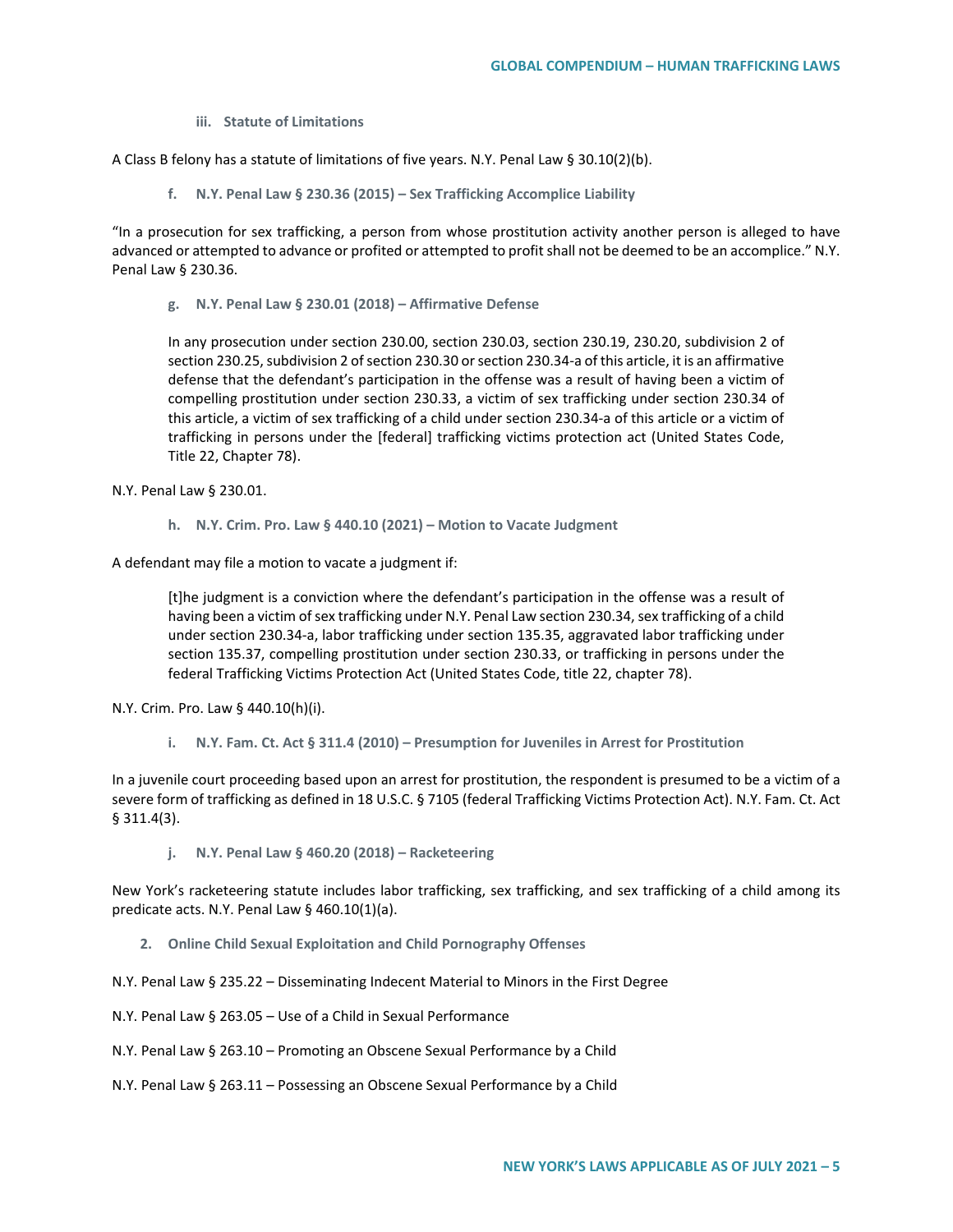N.Y. Penal Law § 263.15 – Promoting a Sexual Performance by a Child

N.Y. Penal Law § 263.16 – Possessing a Sexual Performance by a Child

N.Y. Penal Law § 263.30 – Facilitating a Sexual Performance by a Child with a Controlled Substance or Alcohol

N.Y. Penal Law § 410.00 – Seizure and Forfeiture of Equipment Used in Photographing, Filming, Producing, Manufacturing, Projecting or Distributing Pornographic Still or Motion Pictures

**3. N.Y. Correct. Law §§ 168 to 168-Wf (2012) – Sex Offender Registry**

A "sex offender" must register prior to their release on probation or discharge. A "sex offender" includes a person convicted of, among other crimes, sex trafficking (N.Y. Penal Law § 230.34), sex trafficking of a child (N.Y. Penal Law § 230.34-A), promoting or compelling prostitution, even as an accomplice (N.Y. Penal Law § 230.25), or possession of child pornography and child prostitution. N.Y. Correct. Law § 168-a(1) and § 168-a(2)(a).

### **B. Civil Liability Statutes**

- **1. N.Y. Soc. Serv. Law § 483-bb(c)(2018) Civil Lawsuits** 
	- **a. Summary**

An individual who is a victim of the conduct prohibited by section 230.33 (compelling prostitution), section 230.34 (sex trafficking), section 230.34-a (sex trafficking of a child), section 135.35 (labor trafficking), or section 135.37 (aggravated labor trafficking) of the New York Penal Law may bring a civil lawsuit against the perpetrator or whoever knowingly advances or profits from, or whoever should have known they were advancing or profiting from, an act in violation of these sections. N.Y. Soc. Serv. Law § 483-bb(c).

**b. Damages and Other Relief**

The victim may recover "actual, compensatory and punitive damages, injunctive relief, any combination of those or any other appropriate relief, as well as reasonable attorney's fees." N.Y. Soc. Serv. Law § 483-bb(c)(i).

**c. Statute of Limitations**

A lawsuit "brought pursuant to this subdivision shall be commenced within fifteen years of the date on which the trafficking victim was freed from the trafficking situation or, if the victim was a minor when the act of human trafficking against the victim occurred, within fifteen years after the date the victim attains the age of majority." N.Y. Soc. Serv. Law § 483-bb(c)(ii).

"If a person entitled to sue is under a disability at the time the [claim] accrues so that it is impossible or impracticable for him or her to bring [a lawsuit] under this subdivision, the time of the disability is not part of the time limited for the commencement of the [lawsuit]. Disability will toll the running of the statute of limitations for this [lawsuit]." N.Y. Soc. Serv. Law § 483-bb(c)(iii).

# **C. Additional Statutes Specific to Human Trafficking**

**1. N.Y. Lab. Law § 215 (2019) – Wage Theft Prevention Act**

An employee may recover unpaid wages in a civil lawsuit against an employer. In addition to unpaid wages, an employee may receive liquidated damages, plus attorney's fees and costs. N.Y. Lab. Law § 198. Employers may face civil and criminal penalties. N.Y. Lab. Law §§ 197, 198-a, 215.

More information is available at: [https://dol.ny.gov/unpaidwithheld-wages-and-wage-supplements.](https://dol.ny.gov/unpaidwithheld-wages-and-wage-supplements)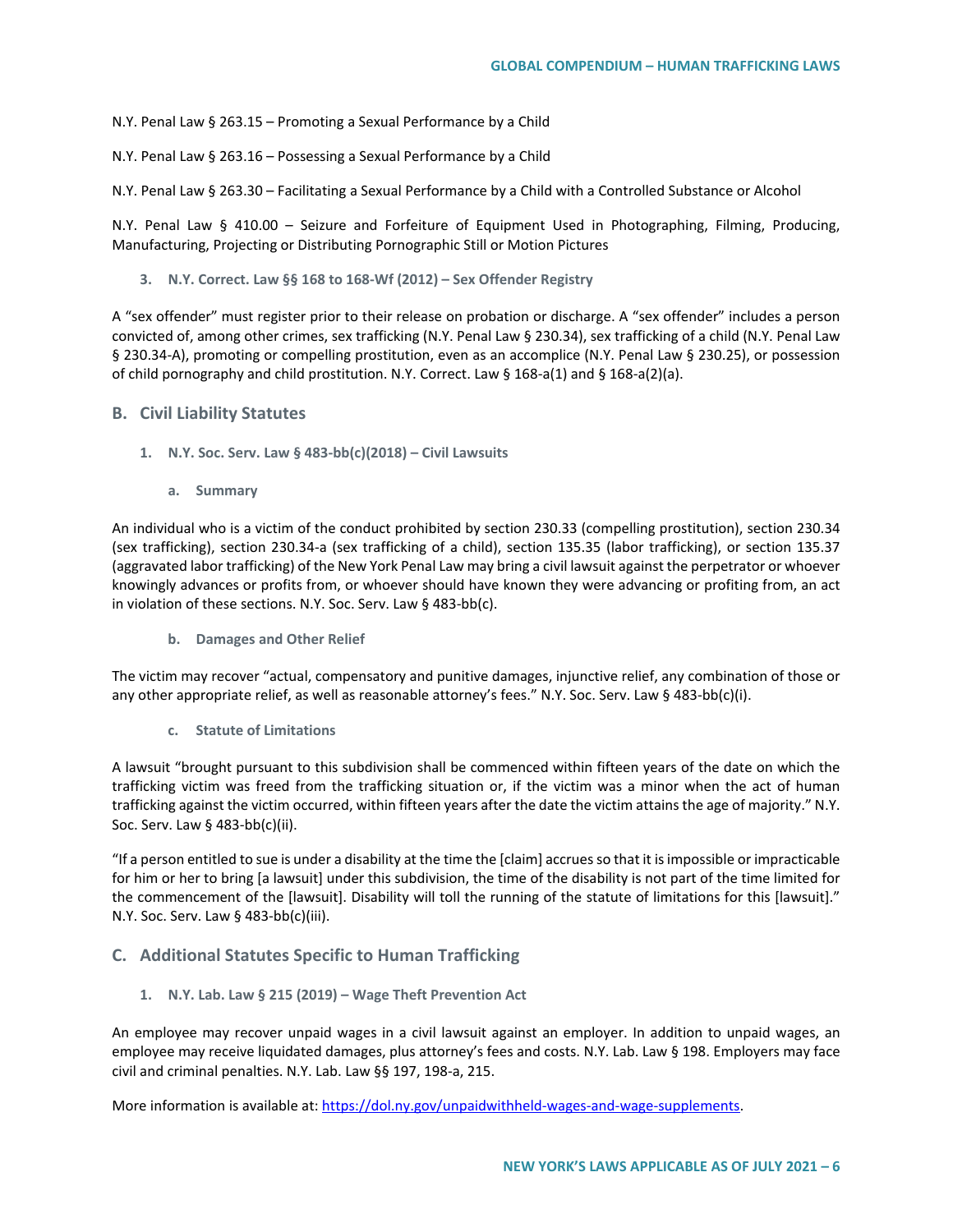**2. N.Y. Exec. Law § 214-d (2016) – State Police Officers and Human Trafficking Awareness** 

The law enforcement superintendent must create and disseminate information to all state police officers regarding human trafficking policies and procedures and establish and implement written procedures and policies in the event a state police member encounters an individual believed to be a trafficking victim.

**3. N.Y. Fam. Ct. Act § 1012(e)(iii) (2021) – Abused Child Definition Includes Child Trafficking Victims**

The definition of "abused child" in New York's Family Court Act includes "a child less than eighteen years of age whose parent or other adult responsible for [the child's] care … (E) permits or encourages such child to engage in any act or commits or allows to be committed against such child any offense that would render such child either a victim of sex trafficking or a victim of severe forms of trafficking in persons pursuant to 22 U.S.C. 7102 …." N.Y. Fam. Ct. Act § 1012(e)(iii)(E).

**4. N.Y. Gen. Bus. Law § 69-a (2014) – Sale of Goods Produced with Child Labor**

Under New York law,

[n]o goods, wares, or merchandise, manufactured or produced in or for a factory or by industrial homework or produced or mined in a mine or quarry in this or any other state, or in any territory, dependency or possession of the United States, on or after the date this article takes effect, wholly or in part through the use of child labor shall be sold in this state to any person, firm, association or corporation, provided that the seller shall have notice that such goods, wares or merchandise were so manufactured, produced or mined.

N.Y. Gen. Bus. Law § 69-a.

**5. N.Y. Pub. Health Law § 2805-y(2) (2017) – Requirements for Certain Medical Care and Hospital Facilities Regarding Human Trafficking Victims**

Certain medical care and hospital facilities must provide for identification, assessment, and appropriate treatment of persons suspected as human trafficking victims.

**6. N.Y. Soc. Serv. Law § 483-ee (2016) – Interagency Task Force on Human Trafficking** 

A human trafficking task force consisting of 14 different state agencies or representatives has duties including collecting and organizing data on human trafficking, identifying programs to provide services to victims, and establishing interagency protocols.

**7. N.Y. Soc. Serv. Law § 483-ff (2016) – Poster**

The Commissioner of Temporary and Disability Assistance must create a National Human Trafficking Resources Center hotline poster and make it available on its website.

**8. N.Y. Soc. Serv. Law § 483-bb (2018) – Services for Human Trafficking Victims**

The office of temporary and disability assistance shall enter into contracts with non-government organizations for providing services to victims of human trafficking …. Such services shall be culturally competent, to the extent practicable, and shall include, but are not limited to, case management, emergency temporary housing, health care, mental health counseling, drug addiction screening and treatment, language interpretation and translation services, English language instruction, job training and placement assistance, post-employment services for job retention, and services to assist the individual and any of his or her family members to establish a permanent residence in New York state or the United States.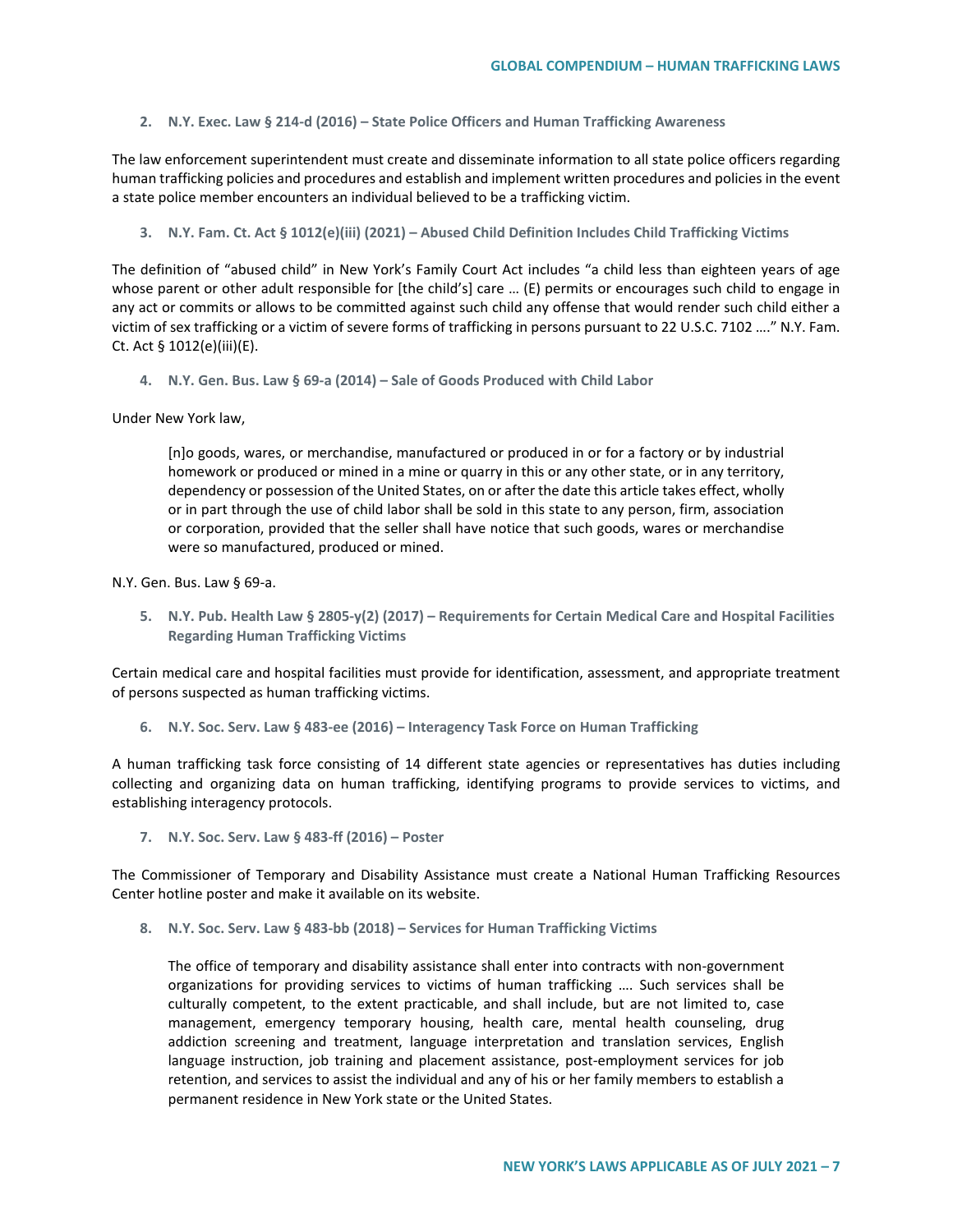N.Y. Soc. Serv. Law § 483-bb(b).

"Such services shall also include appropriate voluntary placement in a short-term or long-term safe house …." N.Y. Soc. Serv. Law § 483-bb(b). A short-term safe house "provides emergency shelter, services and care, food, shelter, clothing, medical care, counseling and appropriate crisis intervention services …." N.Y. Soc. Serv. Law § 483-aa(c). A long-term safe house additionally:

provide[s] or assist[s] with securing necessary services for such human trafficking victims either through direct provision of services, or through written agreements with other community and public agencies for the provision of services including but not limited to housing, assessment, case management, medical care, legal, mental health and substance use disorder services. Such safe house, in accordance with a service plan for such human trafficking victim, shall also provide counseling and therapeutic services, educational services including life skills services, job training and placement and planning services to successfully transition such person back into the community.

N.Y. Soc. Serv. Law § 483-aa(d).

### **D. Significant Cases**

**1.** *People v. Hayes***, 180 A.D. 3d 423 (N.Y. App. Div. 2020)**

The alleged victim, her mother, and a third woman sought to earn more money than they were earning in Florida. They voluntarily traveled with the defendant to New York to earn money as prostitutes, and the defendant left them alone at times in Florida and New York. The court ruled that insufficient evidence supported the defendant's conviction for sex trafficking, reasoning that the "evidence failed to prove beyond a reasonable doubt that [the defendant] used force or engaged in a scheme, pattern, or plan to compel or induce the alleged victim, who did not testify at trial, to engage in prostitution by any threat of physical harm [as required by Penal Law § 230.34(5)(a)]." No evidence was presented at trial that the defendant ever threatened to harm the alleged victim if they failed to work as a prostitute.

**2.** *People v. Elleby***, 146 A.D. 3d 687 (N.Y. App. Div. 2017)**

The appellate court ruled that the trial court did not abuse its discretion by admitting, for the purpose of impeaching the defendant's testimony that he had not been involved in prostitution, a video of the defendant performing a song in which he boasted about being a pimp. The court upheld convictions for sex trafficking and promoting prostitution.

**3.** *People v. Blue***, 186 A.D. 3d 1088 (N.Y. App. Div. 2020)**

The defendant had to register as a sex offender under N.Y. Correction Law § 168-a(2)(a)(i) because, even if her federal conviction for conspiracy to commit sex trafficking of a minor did not perfectly overlap with those of an analogous New York offense, her underlying conduct (enticing a 14-year-old victim to engage in commercial sex acts) constituted the promotion of prostitution under N.Y. Penal Law § 230.25(2).

### **E. Academic Research/Papers**

Aya Gruber, Amy J. Cohen, & Kate Mogulescu, *Penal Welfare and the New Human Trafficking Intervention Courts*, 68 FLA. L. REV. 1333 (2016).

Hon. Jonathan Lippman, *New York's Efforts to Combat Human Trafficking in the Modern Era*, 7 ALB. GOV'T L. REV. vii (2014).

Hon. Toko Serita, In Our Own Backyards: *The Need for a Coordinated Judicial Response to Human Trafficking*, 36 N.Y.U. REV. L. & SOC. CHANGE 635 (2012).